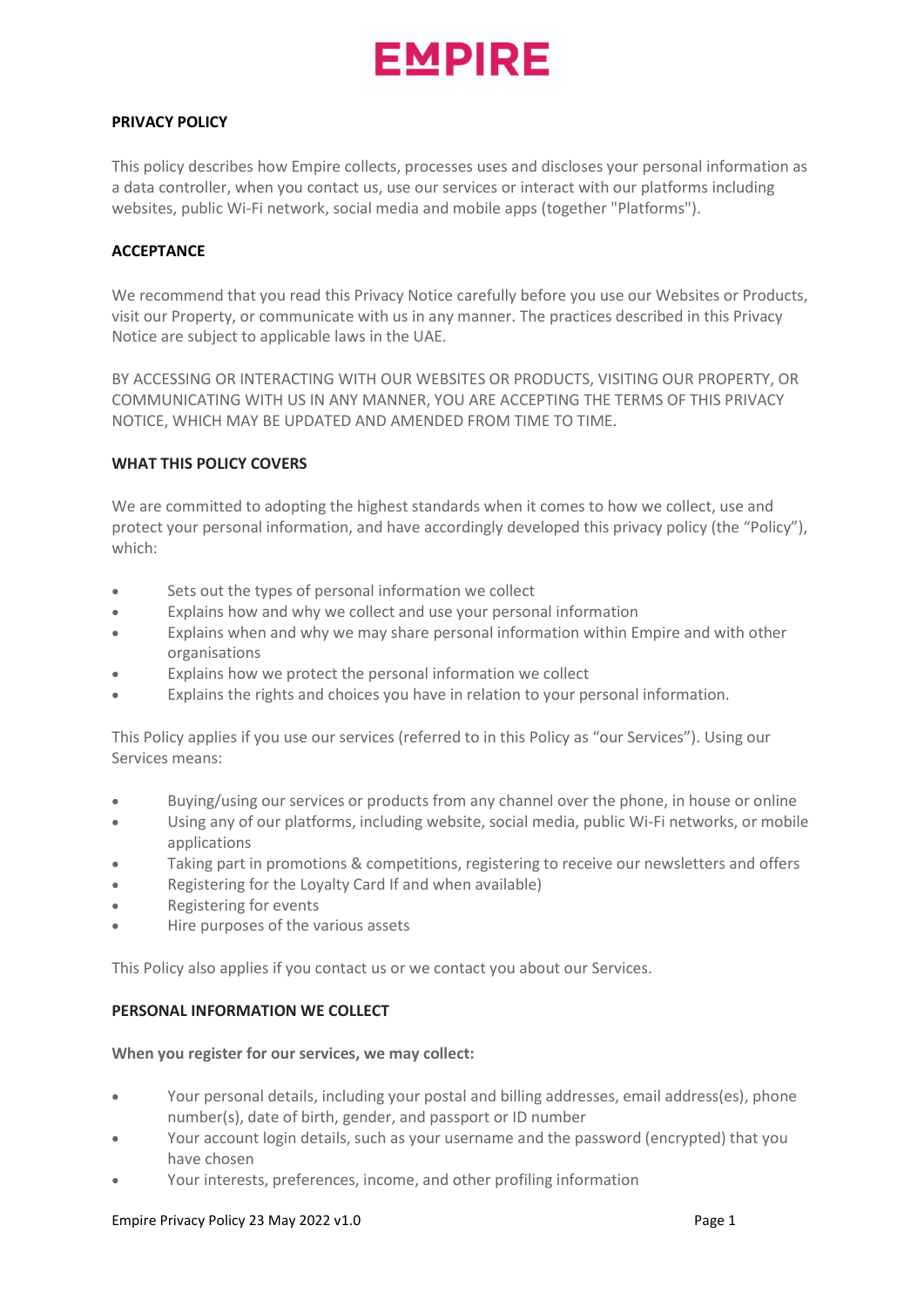

When you browse our Websites, shop with us online or connect to Wi-Fi networks we provide, we may collect:

- Information about your online browsing behaviour on our Websites, and public networks and information about when you click on one of our adverts (including those shown on other organisations' websites)
- Information about devices you have used to access our Services (including the make, model and operating system, IP address, browser type and mobile device identifiers)
- Information about your precise geolocation.

# When you contact us or we contact you or you take part in promotions, competitions, surveys or questionnaires about our Services, we may collect:

- Personal information you provide about yourself
- Details of emails and other digital communications we send to you including information about the emails you open and links in them that you click on
- Your feedback and contributions to customer surveys and questionnaires

Automatically when you access or interact with our websites or Products or visit our Assets and, for example, are in proximity to a Wi-Fi network, a Bluetooth Beacon, or a camera.

# Other sources of personal information

We may also use personal information from other sources, such as specialist companies that supply information, online media channels, our partners and public registers. We may collect the following types of personal information about you from other sources: contact details, credit history, purchases, interests, preferences, or other types of publicly available information. This other personal information helps us to:

- Review and improve the accuracy of the data we hold
- Improve and measure the effectiveness of our marketing communications, including online advertising

We may be required by law to collect personal information about you or as a consequence of any contractual relationship we have with you.

If you choose not to provide your personal information to be used in accordance with this Policy, you will still be able to visit our Platforms but you may not be able to access certain options, products or services, and in some cases we may not be able to fulfil a service you request.

# WHY AND HOW WE LISE YOUR PERSONAL INFORMATION

# Make our Services available to you

We use your personal information to provide you timely information and include you in various promotions.

- Processing your orders and refunds
- Managing the accounts you hold with us

This is so we can provide the services to you in line with our contractual obligations to you.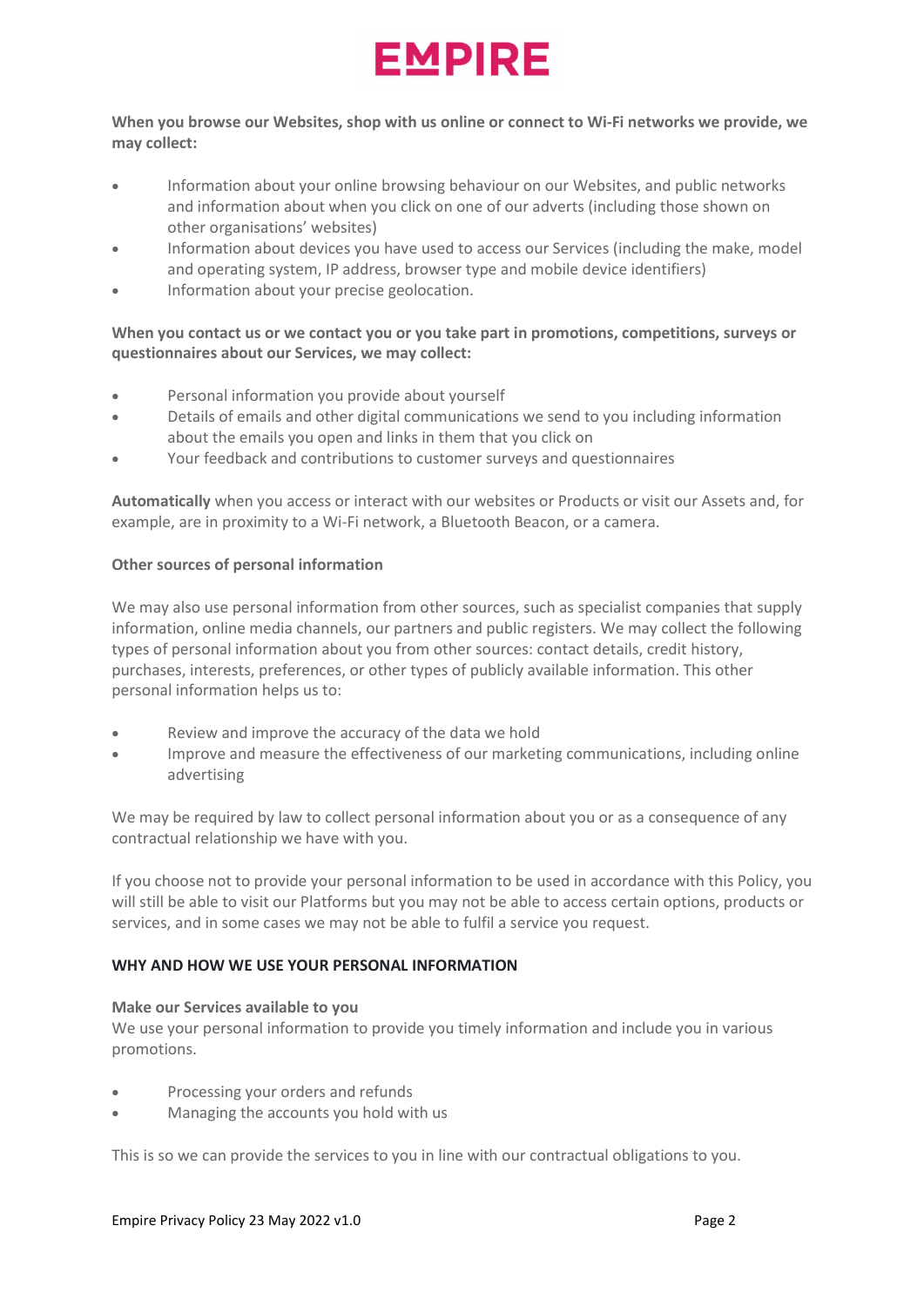# **EMPIRE**

# Personalise your experience

We may use your personal information to personalise the marketing messages we send to you and to make them more relevant and interesting, as this is in our legitimate business interests. Where necessary we will obtain your consent first. We may use your personal information for this purpose in the following ways:

- Using your online browsing behaviour as well as your in-store and online purchases to help us better understand you as a customer and provide you with personalised offers and services
- Providing you with relevant marketing communications (including by email, post, telephone, SMS, or online advertising), relating to products and services we offer, and those of our suppliers and partners. As part of this, online advertising may be displayed on Our Websites and on other organisations' websites and online media channels. We may also measure the effectiveness of our marketing communications and those of our suppliers and partners
- To help us to better understand you and provide you with services and marketing communications, that are relevant to your interests, we combine personal information we collect when you make purchases in-store with personal information collected from our Websites and other sources including the different subsidiaries associated with Empire

# Contact and Interact with you

We may use your personal information when we communicate with you, in order to:

- Contact you about our Services, for example by phone, email or post or by responding to social media posts that you have directed at us
- Manage promotions and competitions you take part in, including those we run with our suppliers and partners
- Invite you to take part in and manage customer surveys, questionnaires and other market research activities carried out by Empire and by other organisations on our behalf

It is in our legitimate business interests that we are able to provide you with appropriate responses and provide you with notice about our services.

# Manage and improve our day-to-day operations

We analyse information about how you use our services to:

- Manage and improve our Websites and other digital platforms
- Help to develop and improve our product range, services, stores, information technology systems, know-how and the way we communicate with you
- Detect and prevent fraud or other crime.

It is in our legitimate business interests to use the information provided to us for this purpose, so we can understand any issues with our services to improve it.

# SHARING PERSONAL INFORMATION

We may share your personal information with third parties under the following circumstances:

# Empire Sister Companies

We may share the personal information collected by us with our other Sister Companies for the purposes listed above.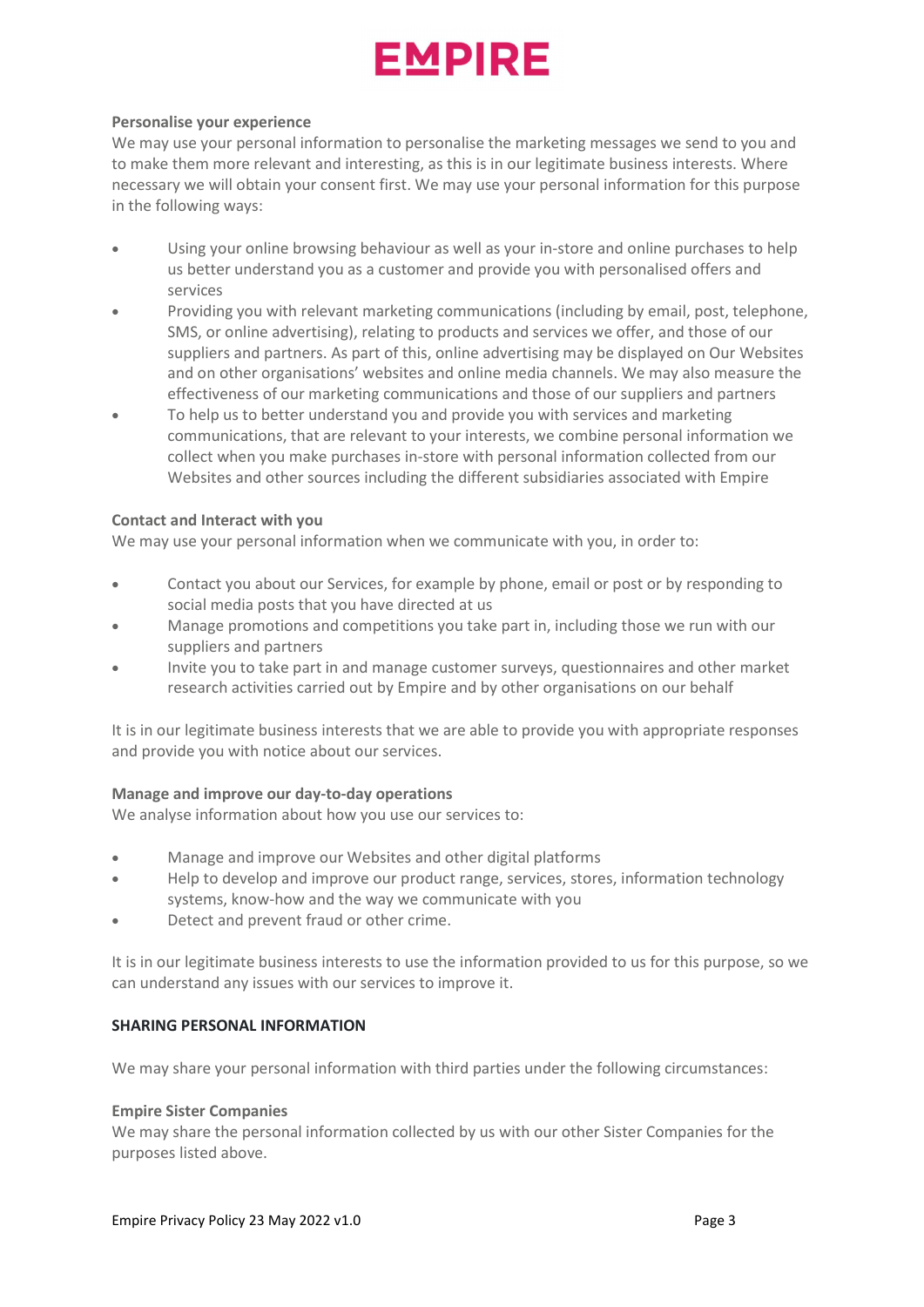

### Retail & Channel Partners

We may share your personal information with other companies that sell products through our Services ("Retail & Channel Partners"). We only share personal information that enables our Retail & Channel Partners to provide their services. For example, when you shop online (as required) or instore we will give the relevant Partner your name, contact details, and address so that they can deliver your items.

#### Service Providers

We work with carefully selected Service Providers that carry out certain functions on our behalf. These include, for example, companies that help us with technology services, building, storing and combining data, processing payments and delivering orders. We only share personal information that enables our Service Providers to provide their services.

Some of the Service Providers we work with operate online media channels, and they place relevant online advertising for our products and services, as well as those of our suppliers and our Retail Channel Partners, on those online media channels on our behalf. For example, you may see an advert for our products and services when you use a particular social media site.

# SHARING PERSONAL INFORMATION WITH OTHER ORGANISATIONS

#### We may share personal information with other organisations in the following circumstances:

- If any applicable law or a public authority says we must share the personal information
- If we need to share personal information in order to establish, exercise or defend our legal rights (this includes providing personal information to others for the purposes of preventing fraud and reducing credit risk)
- To an organisation we sell or transfer (or enter into negotiations to sell or transfer) any of our businesses or any of our rights or obligations under any agreement, we may have with you too. If the transfer or sale goes ahead, the organisation receiving your personal information can use your personal information in the same way as us
- To any other successors in titled to our business
- To anyone to whom we transfer or may transfer our rights and duties under our agreement with you

# TRANSFER OF YOUR PERSONAL INFORMATION

Your personal information may be transferred to, stored, and processed in a country that is not regarded as ensuring an adequate level of protection for personal information under European Union law or under the laws of your country of residence or our country of incorporation.

We will/have put in place appropriate safeguards (such as contractual commitments) in accordance with applicable legal requirements to ensure that your data is adequately protected.

In the event your personal information is transferred to a foreign jurisdiction, it may be subject to the laws of that jurisdiction, and we may be required to disclose it to the courts, law enforcement or governmental authorities in those jurisdictions but we will only do so where required by applicable laws.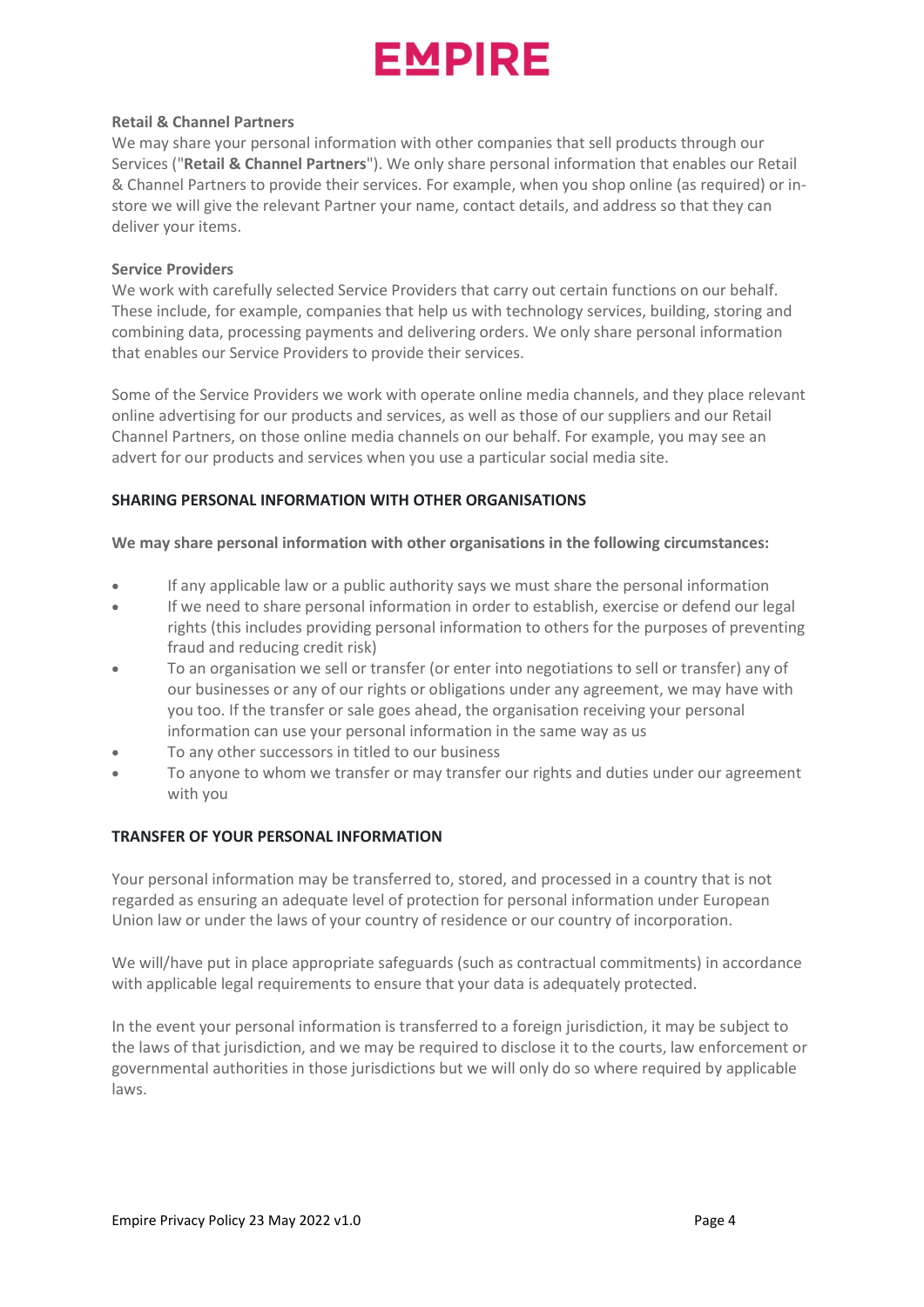

#### HOW WE PROTECT PERSONAL INFORMATION

We maintain physical, technical, and organisational safeguards to secure your personal information from unauthorised access, use, alteration and destruction. However, no internet-based site can be 100% secure and we cannot be held responsible for unauthorised or unintended access that is beyond our control.

# SOCIAL MEDIA

We operate channels, pages and accounts on some social media sites to inform, assist and engage with customers. We monitor and record comments and posts made on these channels about us so that we can improve our services.

Empire is not responsible for any information posted on those sites other than information we have posted ourselves. We do not endorse the social media sites themselves or any information posted on them by third parties.

#### **RETENTION**

We keep records for as long as required to:

a) Manage purchases, bookings, memberships and provide the other relevant products or services anticipated by this Privacy Policy, including keeping you up-to-date with our marketing

b) Personalise the products, services and communications with you

c) Comply with the applicable record retention legal requirements. When deciding how long to keep your personal information after our relationship with you has ended, we take into account our legal obligations and regulators' expectations.

If you wish to request that we no longer use your information to provide you services, contact us at; info@theEmpire.com

However, we will retain and use your registration information as necessary to comply with our legal obligations, resolve disputes, and enforce our agreements.

#### MARKETING COMMUNICATIONS

All marketing communications we send to you will provide you with a way to withdraw your consent to future marketing. If you no longer wish to receive promotional materials you may opt-out / unsubscribe from receiving these communications or change your account settings, this will remove you from marketing lists.

Please note that if you unsubscribe from marketing communications you will still receive operational and service messages from us regarding the services or products you bought from us and responses to enquiries made to us, and that we may hold your details on a suppression list so we don't send you marketing communications in the future.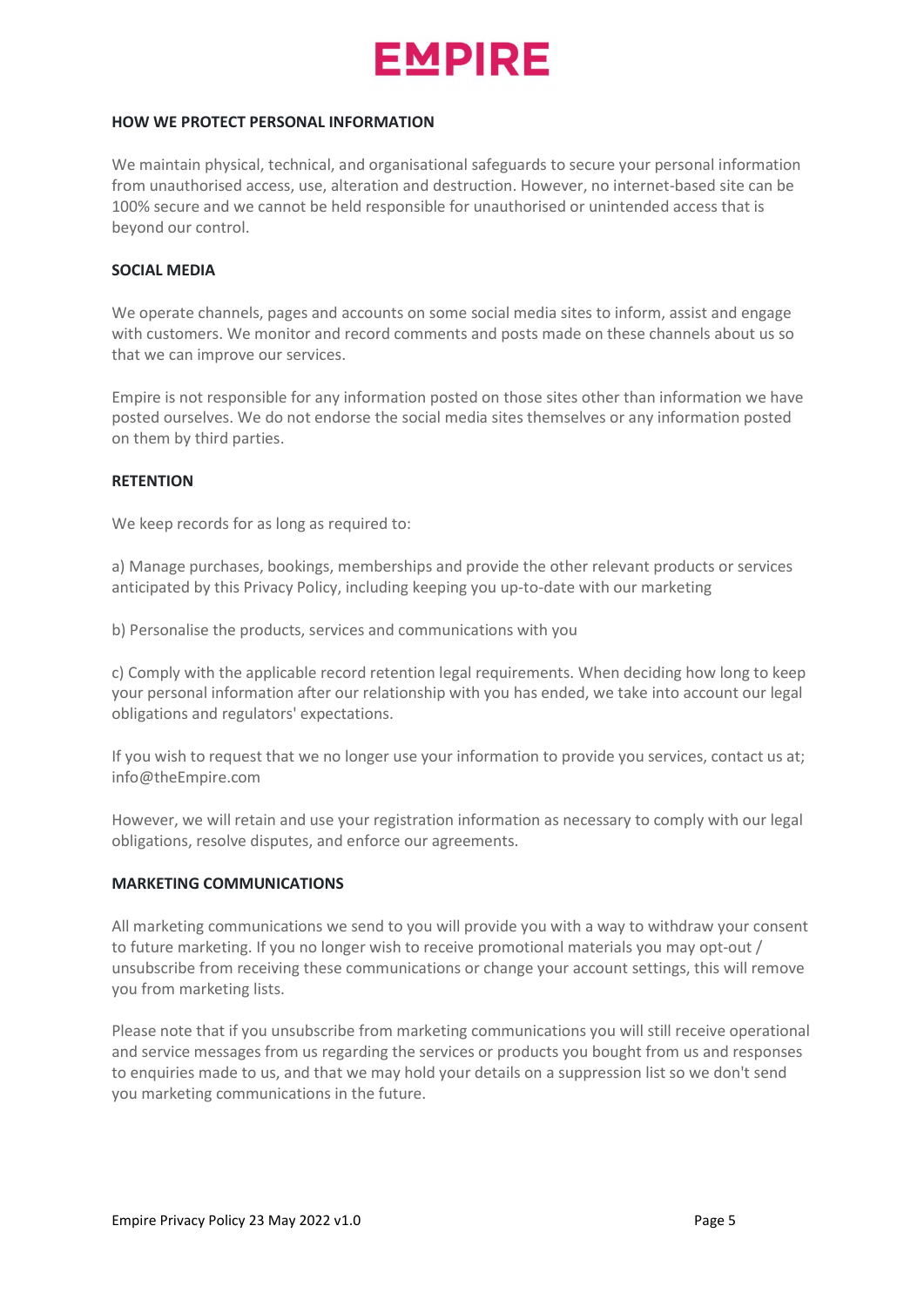

### COOKIES AND SIMILAR TECHNOLOGIES

We use cookies and similar technologies, such as tags and pixels ("Cookies"), to personalise and improve your customer experience as you use our Websites and to provide you with relevant online advertising. Cookies are small data files that allow a website or Mobile App to collect and store a range of data on your desktop computer, laptop or mobile device.

Cookies help us to provide important features and functionality on our Websites and we use them to improve your customer experience. For example, we use Cookies to do the following:

### a) Improve the way our Websites work

Cookies allow us to improve the way our Websites work so that we can personalise your experience and allow you to use many of their useful features. For example, we use Cookies so we can remember your preferences and the contents of your shopping basket when you return to our Websites.

#### b) Improve the performance of our Websites

Cookies can help us to understand how our Websites are being used, for example, by telling us if you get an error messages as you browse. These Cookies collect data that is mostly aggregated and anonymous.

#### c) Deliver relevant online advertising

We use Cookies to help us deliver online advertising that we believe is most relevant to you on our Websites and other organisations' websites.

Cookies used for this purpose are often placed on our Websites by other organisations, and always with our permission. These Cookies may collect information about your online behaviour, such as your IP address, the website you arrived from and information about your purchase history or the content of your shopping basket. This means that you may see our adverts on our Websites and on other organisations' websites. You may also see adverts for other organisations on our Websites.

To help us to deliver online advertising that is relevant to you, we may also combine data we collect through Cookies in the browser of your desktop computer or other devices with other data that we have collected (e.g. Loyalty programme / Gift Cards / Registrations).

# d) Measuring the effectiveness of our marketing communications, including online advertising

Cookies can tell us if you have seen a specific advert, and how long it has been since you have seen it. This information allows us to measure the effectiveness of our online advertising campaigns and control the number of times you are shown an advert.

We also use Cookies to measure the effectiveness of our marketing communications, for example by telling us if you have opened a marketing email that we have sent you.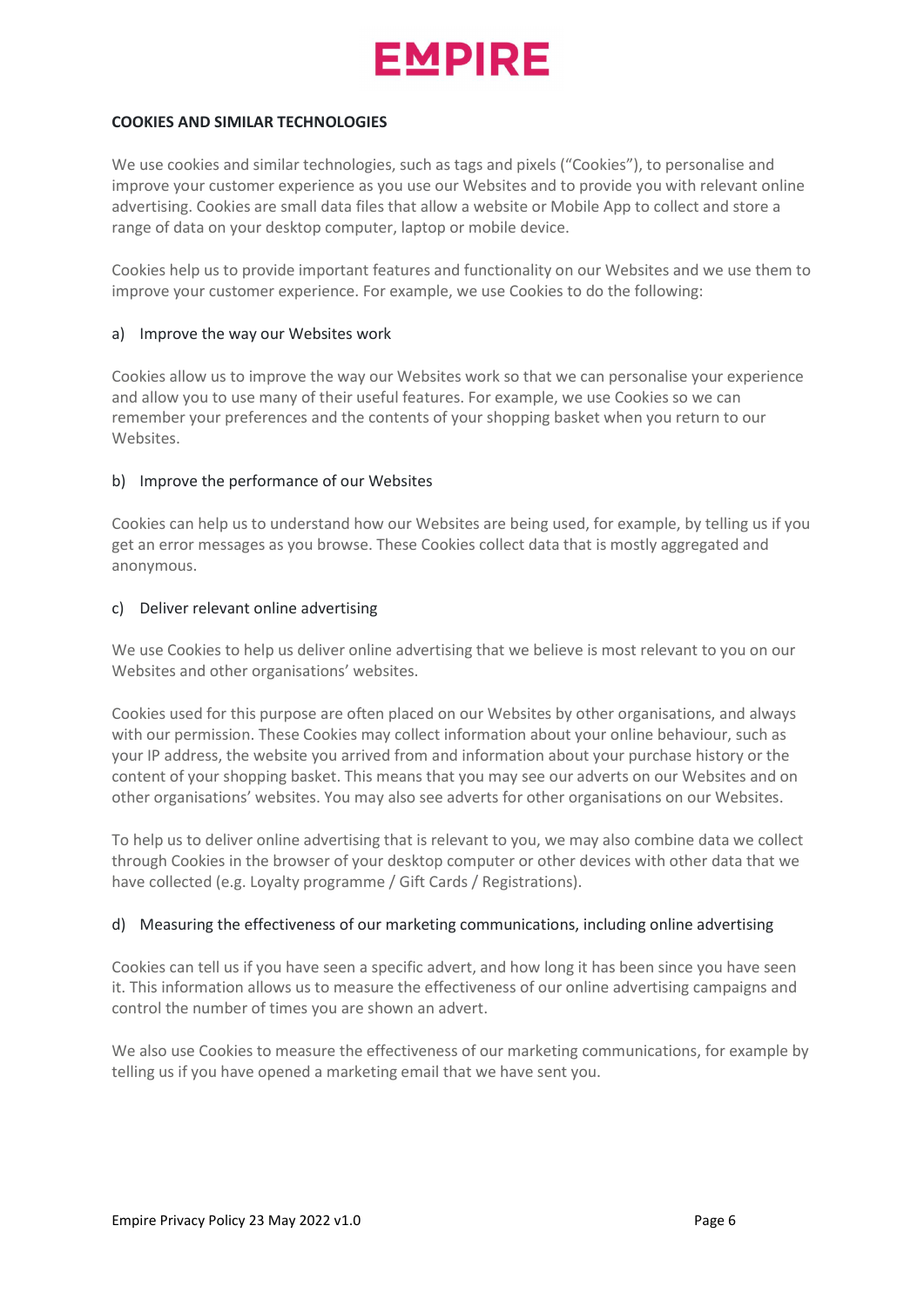# FMPIRF

### e) Your choices when it comes to Cookies

You can use your browser settings to accept or reject new Cookies and to delete existing Cookies. You can also set your browser to notify you each time new Cookies are placed on your computer or other devices.

If you choose to disable some or all Cookies, you may not be able to make full use of our platforms. For example, you may not be able to add items to your shopping basket, proceed to checkout, or use some of our products and services that require you to sign in.

Once you have given us your consent to the use of cookies, we shall store cookies on your computer or device. If you wish to withdraw your consent at any time, you will need to delete our cookies using your internet browser settings.

#### Flash Cookies

Certain features of our Websites may use locally stored objects called flash cookies to collect and store information about your preferences and navigation to, from and on our Websites. We also use cookies to provide aggregate reporting. The cookies do not identify you as an individual or track your online behavior. We do not collect personal information from flash cookies and we will not associate them with your personal information.

#### Beacons

Our Websites and emails may contain small electronic files known as beacons (also referred to as web beacons, clear GIFs, pixel tags and single-pixel GIFs) that permit us for example, to count users who have visited those pages or opened an email and for other website-related statistics. Beacons in email marketing campaigns allow us to track your responses and your interests in our content, offerings and web pages. You may use the tools in your device to disable these technologies as well.

# THIRD PARTY TRACKING / DO NOT TRACK

When you use our Websites, third parties may collect information about your online activities, over time and across different internet websites, online or cloud computing services, online applications, or mobile applications. Some browsers support a "Do Not Track" feature, which is intended to be a signal to websites that you do not wish to be tracked across different websites you visit. Our Websites are not currently set up to respond to "Do Not Track" signals and do not currently change the way they operate based upon detection of a "Do Not Track" or similar signal.

# AGGREGATE DATA, DATA ANALYTICS AND SOCIAL MEDIA FUNCTIONALITY

We may aggregate personal information and remove any identifying elements in order to analyse patterns and improve our marketing and promotional efforts, to analyse Platform use, to improve our content and product offerings, and to customize our Platforms' content, layout, products and services, and we may appoint third parties to do this on our behalf, as set out above.

We gather certain usage information like the number and frequency of visitors to our Platforms. This information may include which webpage you just came from, which webpage you next go to, what browser you are using, your device and your IP address. We only use such data in the aggregate. This collective data helps us to determine how much our customers use parts of our Platforms, and do research on our users' demographics, interests, and behaviour to better understand and serve you.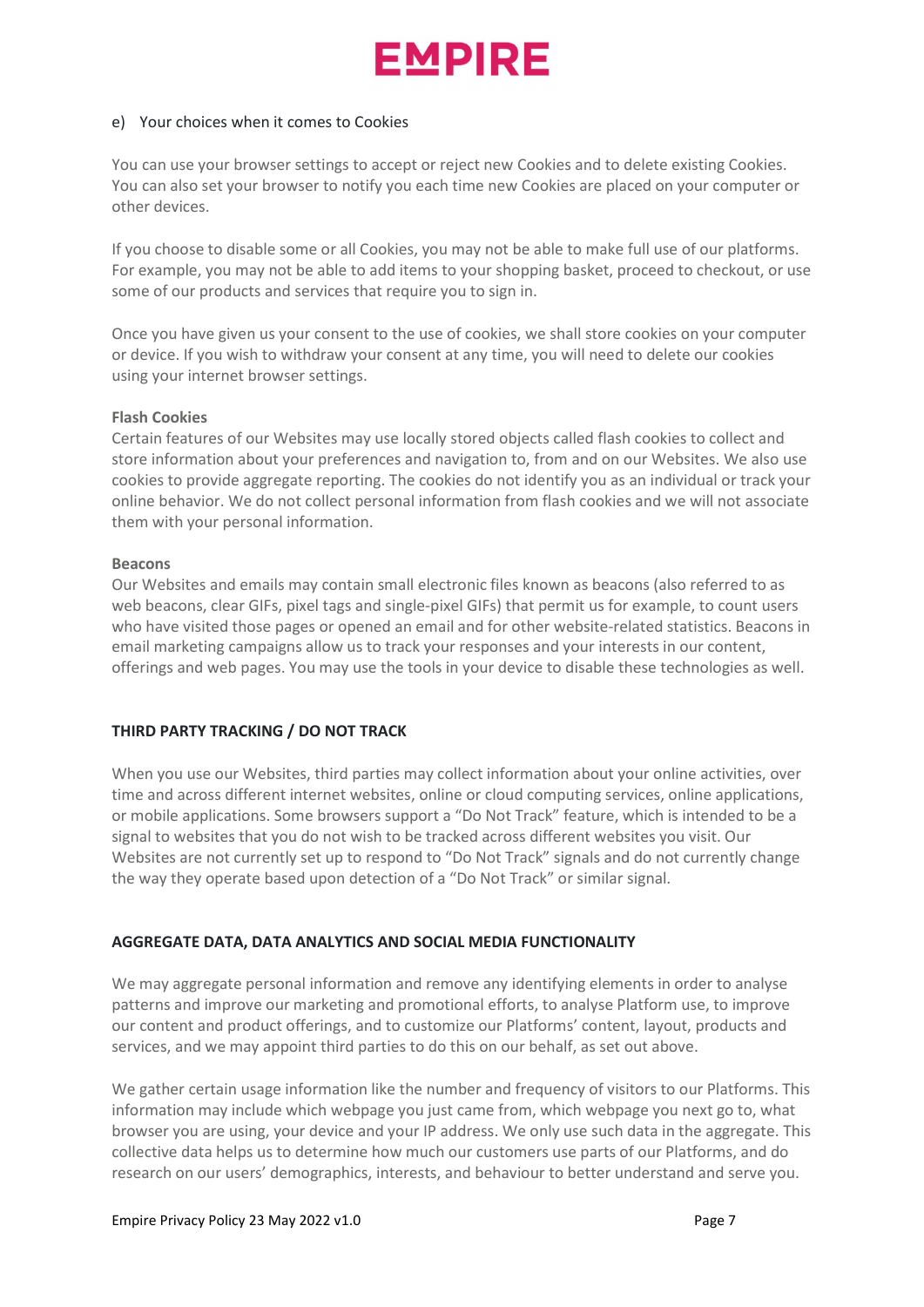# **EMPIRE**

If you use buttons on our Platforms linked to social media or similar sites (for example "Like" and/or "Share" buttons), content from our Platforms may be sent back to that other website or service and, depending on your privacy settings, may be privately or publicly visible (for example to friends, followers, or generally to anyone who has access to your profile page).

Example - Please be advised that social media platforms may also collect information from you. When you click on a social plug-in, such as Facebook's "Like" button, Twitter's "tweet" button or the Google+, that particular social network's plugin will be activated and your browser will directly connect to that provider's servers. We do not have control over the collection, use and sharing practices of social media platforms. We encourage you to review their usage and disclosure policies and practices, including their data security practices, before using the social media platform.

# YOUR RIGHTS

You have the right to see or access the personal information we hold about you. To receive a copy, please write to info@Empire.com

In addition, you have certain rights regarding your personal information, subject to local law. These include the following rights to:

- Rectify the information we hold about you
- Erase your personal information
- Restrict our use of your personal information
- Object to our use of your personal information
- Withdraw any consents you have provided for our use of your personal information
- Receive your personal information in a usable electronic format and transmit it to a third party (right to data portability)
- Lodge a complaint with your local data protection authority

If you would like to discuss or exercise such rights, please contact us at:

# Empire E info@TheEmpire.com

If you are concerned that any of the information we hold about you is incorrect, or out of date, please write to the address above to report your concerns and we will take appropriate steps to amend our records.

Please note that we will likely require additional information from you in order to honour your requests.

# PRIVACY CONCERNS

If you have any concerns about our compliance with applicable privacy laws or this Privacy Policy please contact us at:

Empire Dubai UAE E info@theEmpire.com

We will endeavour to respond to your concerns as soon as possible.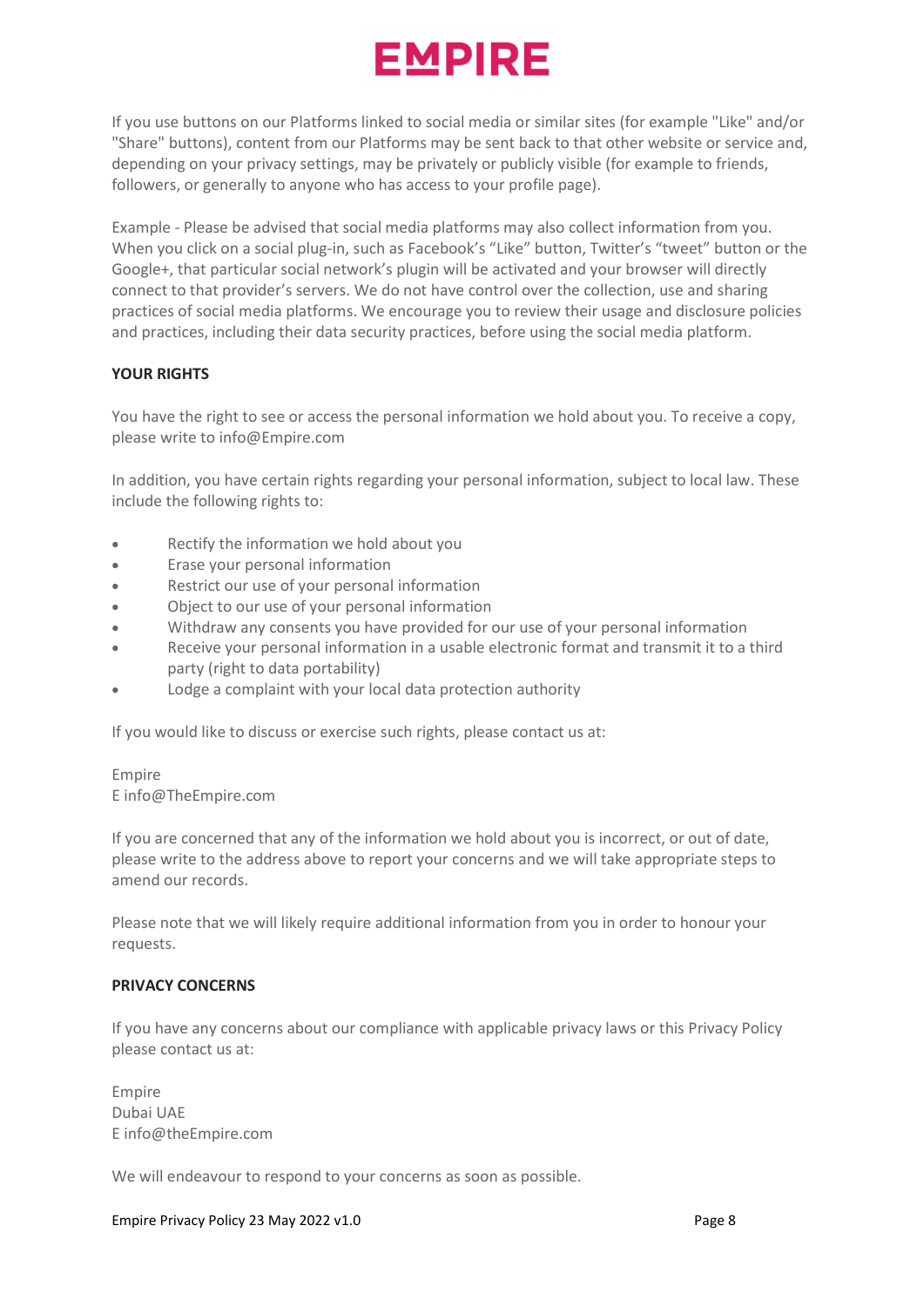

# NOTIFICATION OF CHANGES TO THIS PRIVACY POLICY

We update this Privacy Policy when needed and place updates on our platforms. If we are going to use your personal information in a manner different from that stated at the time of collection, we will notify you as required. All changes will become effective when posted unless indicated otherwise. Please review this Privacy Policy periodically for changes.

### LINKS

Our Websites may contain links to other websites operated by other organisations that have their own privacy policies. Please make sure you read the terms and conditions and privacy policy carefully before providing any personal information on a website as we do not accept any responsibility or liability for websites of other organisations.

#### HOW WE STORE AND PROTECT YOUR PERSONAL INFORMATION

We have established reasonable organisational, technical and physical safeguards designed to limit who has access to your personal information, and to protect your personal information from unauthorised alteration, access, loss, theft, use or disclosure. These safeguards include, but are not limited to, access controls that are intended to restrict access to your personal information to authorised employees and contractors only.

We also rely on you to protect your personal information. Where we have provided you, or you have chosen, a password for access to certain parts of our Websites, you are responsible for ensuring that password is kept confidential. We ask that you do not share your password with others. We may act on any activity undertaken under your password. We also ask that you be careful about sharing your personal information in public spaces of the Websites like message boards. The information you share in public spaces may be viewed by other Website users or shared in other online locations.

No system can guarantee complete security of your personal information. We therefore cannot ensure or warrant that your personal information is secure from unauthorised third parties. Your use and access of our Websites, Products, and Properties, and your communications with us, are at your own risk.

# INTERNATIONAL JURISDICTIONS

The Websites are hosted in the United Arab Emirates (UAE), and are subject to UAE law. If you access the Websites from other countries, please be advised that you are transferring your personal information into the UAE, and by using our Websites you consent to that transfer and use of your personal information in accordance with this Privacy Notice. You also agree to abide by the applicable laws of the UAE, including state and federal law and your agreements with us. Any persons accessing our Websites from any jurisdiction with laws or regulations governing the use of the Internet, including personal data collection, use and disclosure, different from those of the jurisdictions mentioned above may only use the Websites in a manner lawful in their jurisdiction. If your use of the Websites would be unlawful in your jurisdiction, you may not use the Websites.

# GOVERNING LAW AND DISPUTE RESOLUTION

This policy is governed by the United Arab Emirates laws. Any disputes arising thereof, or connected thereto shall be settled by the Dubai courts between Empire and you.